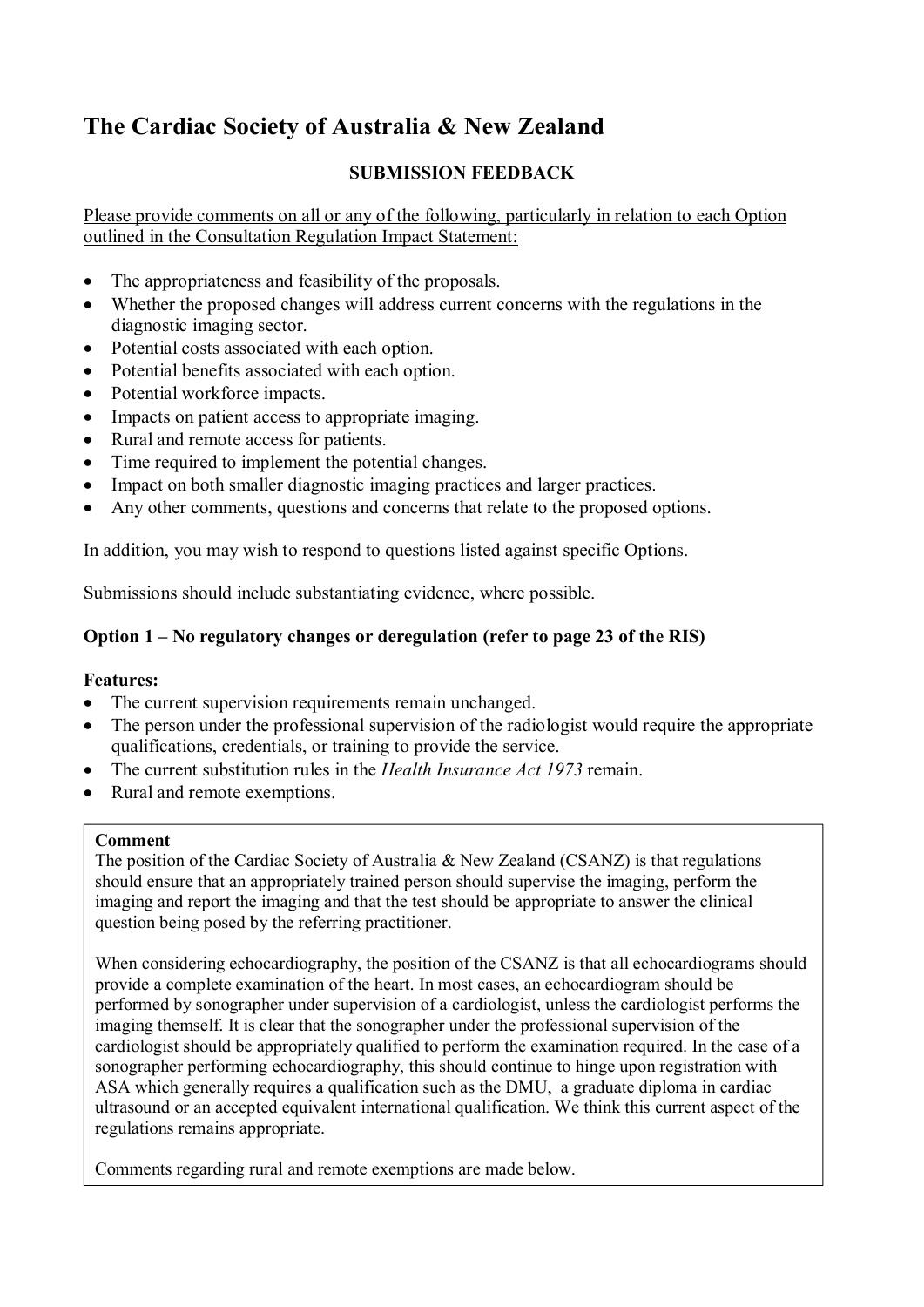## **Option 2 – Minor changes including clarification of current requirements (refer to page 24-26 of the RIS)**

# **Features**

- Amendments to the current supervision requirements to clarify the circumstances under which a radiologist and/or specialist or consultant physician must provide supervision and how the supervision must be provided.
	- Professional supervision would require: the medical practitioner be available to observe and guide the conduct and diagnostic quality and safety of the examination and if necessary in accordance with accepted medical practice, attend the patient personally, within a reasonable period of time.
- The personal attendance requirement of musculoskeletal ultrasound would be amended to align with all other ultrasound items.
- The person under the professional supervision of the radiologist would require the appropriate qualifications, credentials, or training to provide the service.
- The current substitution rules in the *Health Insurance Act 1973* remain.
- Rural and remote exemptions.
- Specified qualification requirements for ultrasound providers.
- Definition of diagnostic ultrasound.

## **Comment**

As detailed above, the position of the Cardiac Society of Australia & New Zealand is that regulations should ensure that an appropriately trained person should supervise the imaging, perform the imaging and report the imaging and that the test should be appropriate to answer the clinical question being posed by the referring practitioner.

## *Supervision requirements*

The Cardiac Society does not feel that it is appropriate or practical for a cardiologist to *personally* observe each examination nor attend all patients undergoing transthoracic echocardiography imaging by a sonographer under the supervision of that cardiologist *at the time of the examination*. In the case of transoesophageal and stress echocardiography, attendance of the cardiologist is required because of the nature of these imaging procedures. If there were to be clarification around supervision requirements and personal attendance, it would not be practical in the case of cardiology practice and cardiac ultrasound for the cardiologist to personally attend all examinations. Although many cardiologists provide imaging services, imaging is not their exclusive practice and patient consultation and direct care form a significant and important part of most cardiology practice. For example, if a cardiologist is attending patients in hospital at a time when an ultrasound examination is scheduled to be performed, it would not be reasonable for that examination to be delayed. It is also possible in the case of self-determined examinations that the cardiologist has seen the patient prior and will see the patient subsequent to the examination. Almost all examinations are complete, protocol driven studies with scanning performed by highly trained sonographer. In the uncommon situations where attending the patient personally is required, attendance on the same day or within 24 hours would seem reasonable definitions to consider.

Any change to require personal attendance at the time of the examination would have severe impacts on the provision of many aspects of clinical cardiology services, in particular for those practitioners who do not work within a large group practice, without necessarily improving the quality of the imaging services provided.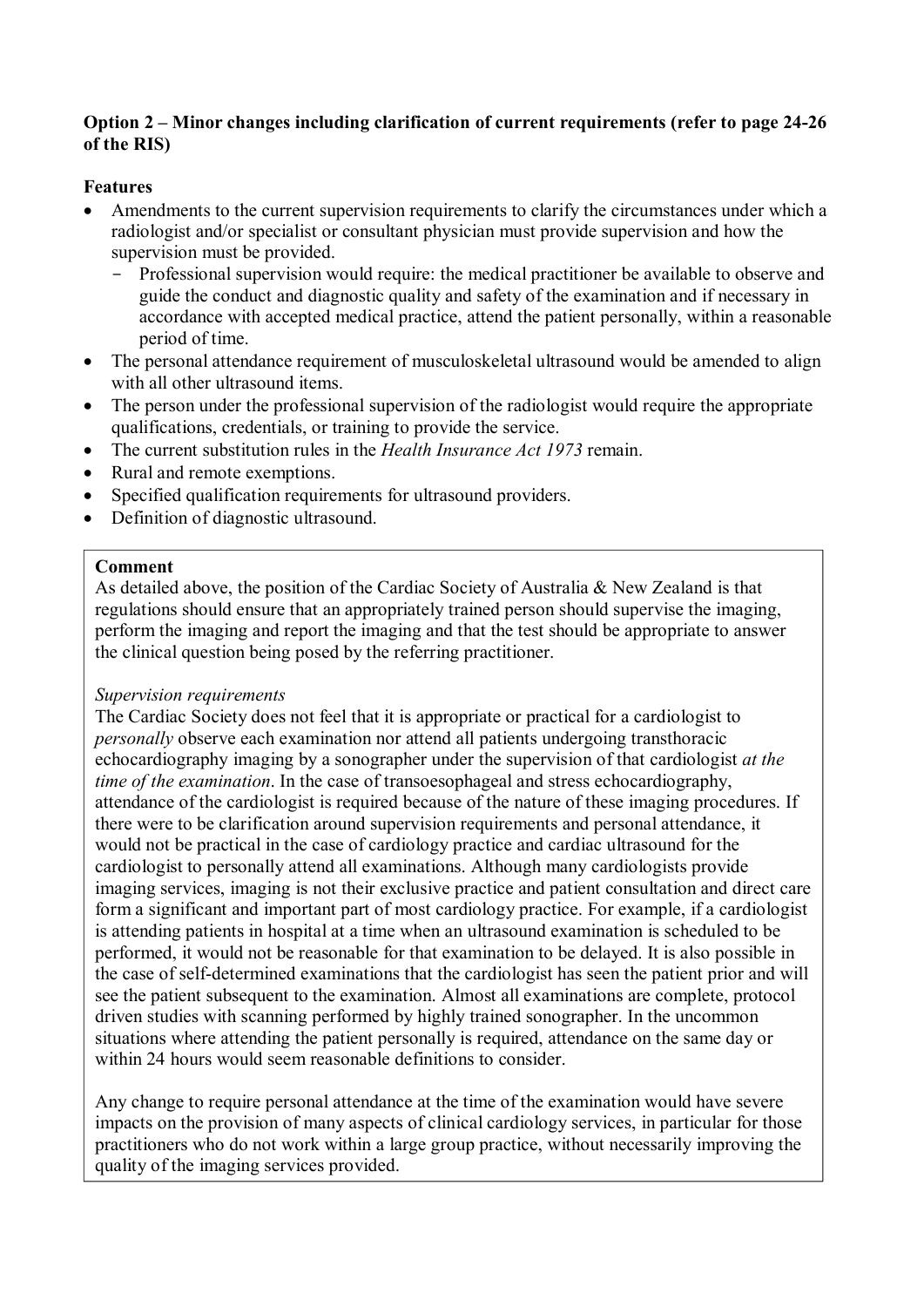As stated above, use of a sonographer under supervision requires that sonographer to be highly trained and appropriately qualified. In the case of cardiac ultrasound, registration with ASA should continue to be a requirement.

#### *Qualifications for ultrasound providers*

It should be acknowledged that all cardiologists who have completed advanced training in accordance with the RACP/CSANZ Cardiology Training Syllabus, which mandates extensive documented echocardiography experience, are appropriately qualified to perform and report transthoracic echocardiography.

We feel that in cases where training in performing and reporting of the specific imaging technique is a mandated part of advanced training for that specialty, as is the case for transthoracic echocardiography and advanced cardiology training to receive FRACP in Cardiology though the RACP, that an additional qualification such as a DDU should not be required. We believe this is also the case for advanced training in vascular surgery where training in vascular ultrasound is mandated. The current "CSANZ Position Statement on Training and Performance in Adult Echocardiography"<sup>1</sup> details the standards required by the CSANZ. Where there is no such mandated training in the curriculum of the college, a certified qualification such as the DDU would seem a reasonable requirement.

We do point out, however that within the CSANZ position statement and training guidelines, we would not regard someone who has completed only the mandatory requirements of advanced cardiology training to be qualified to independently perform and report transoesophageal and stress echocardiography, as these are more advanced cardiac ultrasound modalities. These require additional training and we have suggested that this may best be obtained through a dedicated training fellowship, which we would regard as being adequate training without requirement of a DDU.

#### *Definition of diagnostic ultrasound*

This is clearly an area where additional work is required due to the availability of cheap ultrasound machines, which may not feature all the imaging modalities expected for a comprehensive diagnostic echocardiogram, and can result in point of care examinations of variable quality which we do not feel should qualify for Medicare funding using the current echocardiography item numbers within the DIST.

There are elements which we believe differentiate diagnostic ultrasound from point of care ultrasound (which to some degree is an extension of the patient examination), such as referral from a medical health care provider in most cases, performance by highly qualified sonologists and sonographers using high quality ultrasound equipment, the use of a comprehensive imaging protocol tailored both to the clinical question AND findings which are identified during the examination, the provision of a report which may provide the referrer with guidance about the significance of findings and logical next steps in patient management and, finally, storage of the images for future review and reference. We do point out, that because of the nature of consultant cardiology practice, there are cases where it is determined by a cardiologist who also provides imaging services, that cardiac ultrasound is necessary, and therefore the referral does not come from an outside provider. These examinations are also comprehensive and fulfill all the other requirements of diagnostic ultrasound and carry the same diagnostic value. We have provided guidance on the key elements of a satisfactory diagnostic transthoracic echocardiogram in our position statement on echocardiography training and standards<sup>1</sup>.

 $1$  http://www.csanz.edu.au/wp-content/uploads/2015/04/Adult-Echo 2015-February.pdf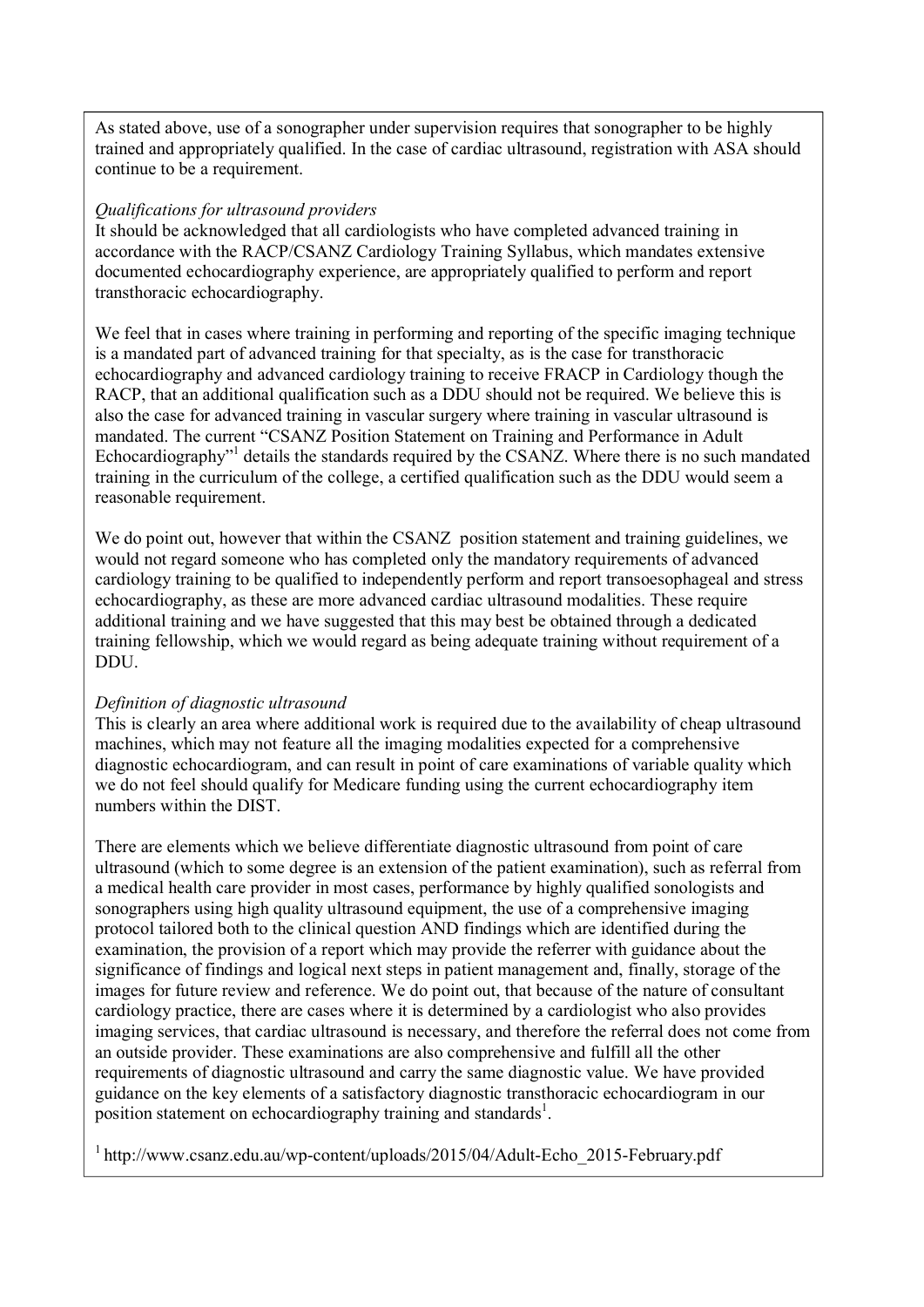#### **Musculoskeletal Ultrasound (refer to page 25-26 of the RIS)**  *Questions:*

- Are the principles as outlined satisfactory to clarify the requirements?
- What reasons, if any, are there for the personal attendance requirements for musculoskeletal ultrasound to remain?
- Would a minimum set of guidelines for 'accepted medical practice' per modality be appropriate?
- What savings are anticipated to be realised from removing the personal attendance requirements for musculoskeletal ultrasound services?
- What additional costs are anticipated to be incurred by requiring a medical practitioner (eg radiologist) to be in close proximity to attend on a patient personally within a reasonable period of time in circumstances where this is not currently the situation?
- What other costs (if any) might be associated with the proposed changes?
- What are the potential consequences of the proposed changes?

# **Comment**

Not relevant to cardiac practice.

# **Option 3 – Practice based approach (refer to page 27-34 of the RIS)**

# **Features**

- Amendments to the current supervision requirements to clarify the circumstances under which a radiologist and/or specialist or consultant physician must provide supervision and how the supervision must be provided.
	- Professional supervision would require: the medical practitioner be available to observe and guide the conduct and diagnostic quality and safety of the examination and if necessary in accordance with accepted medical practice, attend the patient personally, within a reasonable period of time.
- The personal attendance requirement of musculoskeletal ultrasound would be amended to align with all other ultrasound items.
- The person under the professional supervision of the radiologist would require the appropriate qualifications, credentials, or training to provide the service.
- Computed Tomography services would only be able to be provided in a comprehensive practice, with the exception of CT of the coronary arteries (items 57360 and 57361).
- Supervision would be tailored to the type of diagnostic imaging practice.
- A comprehensive practice would require a radiologist to be available during agreed operating hours.
- Where a radiologist is on site during ordinary operating hours, the radiologist would be allowed to determine the supervision requirements for the practice and have the flexibility to implement and supervise efficient and effective processes.
- Where a radiologist is on site during ordinary operating hours, the radiologist would be allowed to substitute a requested service for a more appropriate service, without the need for consultation with the requester, if the substituted service has a lower MBS fee than the requested service.
- The current substitution rules in the *Health Insurance Act 1973* remain.
- Where a radiologist is NOT on site during ordinary operating hours, a radiologist must be on site for the performance of the following services:
	- o Mammography;
	- o The administration of contrast; and
	- o Image guided intervention procedures/surgical interventions.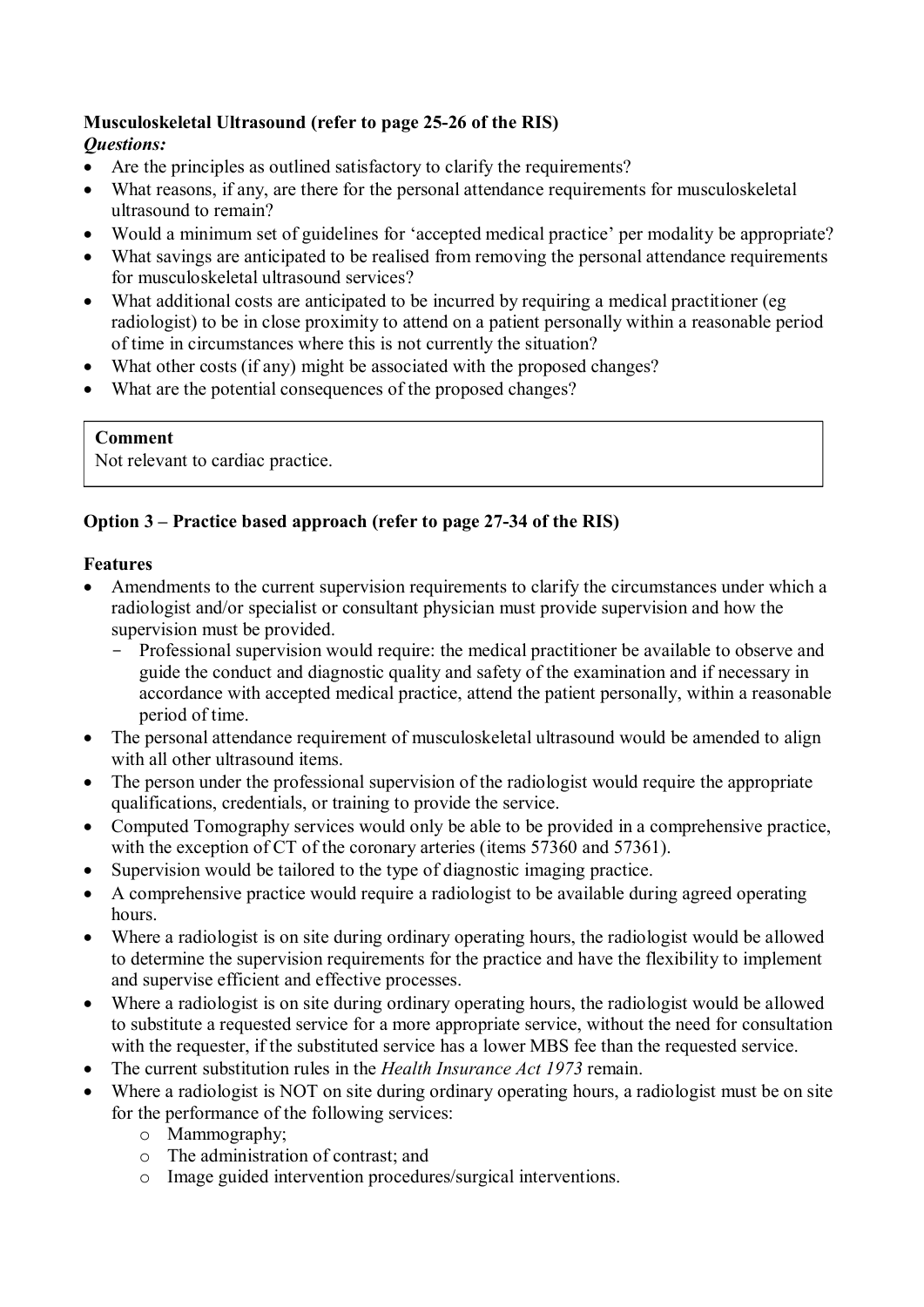- The reporting and supervising radiologist would not have to be the same person, but practices would be required to maintain records which indicate the name of all the radiologists involved in the service.
- Rural and remote exemptions.
- Specified qualification requirements for ultrasound providers.
- Definition of diagnostic ultrasound.

#### **Comment**

Comments made regarding option 2 around appropriate qualification of providers of imaging services, supervision and definitions would still apply. If a comprehensive service were to offer echocardiography, the provider would need to be appropriately trained in this specialised modality though a recognized training program or provide evidence of an appropriate qualification in this modality.

# **A Comprehensive practice (refer to page 28-29 of the RIS)**

# *Questions:*

- Are there any other types of practices which have not been identified?
- Are there comprehensive practices that do not currently have a radiologist onsite?
- What are the costs of employing a radiologist onsite during ordinary operating hours?
- What are the costs of non-comprehensive practices expanding to become comprehensive practices?
- Are there enough radiologist for this to occur? What are the barriers?
- Is there any role for standalone CT and, if so, how would current safety and quality concerns be addressed? What will be the impact of this change on providers and patients?
- What other costs (if any) might be associated with the proposed changes?
- What are the potential consequences of the proposed changes?

#### **Comment**

For comprehensive practices that offer echocardiography, these involved in the provision of this service should be specifically and appropriately trained in echocardiography as outlined in Option 2 above.

#### **Non-radiologist specialist practice (refer to page 30-31 of the RIS)**  *Question*

• Are there any other services currently performed by non-radiology specialists?

## **Comment**

If this approach is taken, cardiologists would clearly fall under this category. They provide cardiac ultrasound (echocardiography) services, CT coronary angiography and at present, an application is pending for cardiac MRI services, which may be performed by a cardiologist, often conjunction with a radiologist. All of these diagnostic imaging services would need to be considered is this approach were taken. It may allow regulations to be better tailored to these practices which do not fit the traditional radiology practice model.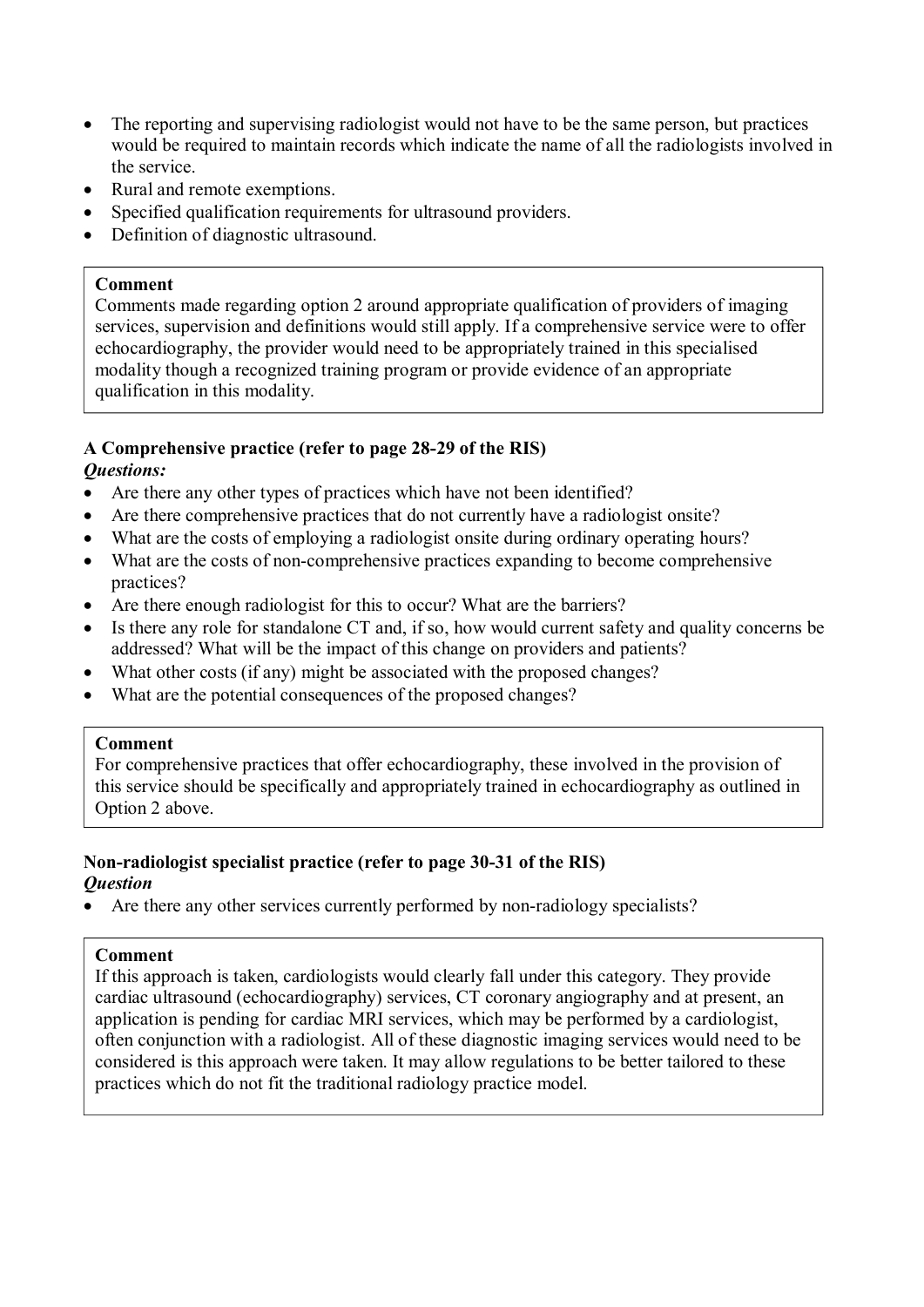# **ADDITIONAL ISSUES FOR CONSULTATION**

# **1. Rural and remote exemptions (refer to page 31-32 of the RIS)**

The intention of having rural exemptions is to ensure patients have access to services without compromising on quality. However, current arrangements for rural exemptions vary for each of the modalities, creating confusion due to an inconsistent approach. The current approach is also difficult to administer.

# *Questions*

- Does the current rule meet its goal of increasing access for patients without comprising on quality?
- Should exemptions be geographically/distance based rather than looking at population base and local availability of specialist services?
- Are there any other mechanisms that provide incentives for local services provision in rural Australia?
- What is the role of tele-radiology? Should it be the only service, or an adjunct the local service provision?
- Should the exemption not be available for certain types of services?

# **Comment**

It remains important to provide opportunity for individuals in rural and remote areas to access high quality diagnostic imaging close to home where possible. We agree that the current exemptions are somewhat difficult to administer. It is also worth pointing out that the definition of a remote area within the regulations is centred around the distance from the nearest radiology service or radiology facility. This may be problematic where the diagnostic imaging services are not those routinely provided by a radiology service, such as echocardiography.

An additional challenge is that the quality of a service is not part of the exemption criteria. At present the provision of a poor quality service in a rural area, may mean that additional providers who may wish to provide a service of higher quality, are unable to access a rural and remote exemption because of service which is effectively blocking their entry. Consideration may need to be given regarding how this should be addressed.

Due to changes in imaging practice which have already happened and which may happen in the future, the implications of tele-radiology need to be considered, as acquisition of images under supervision which are reported remotely is likely to be an increasing practice within diagnostic imaging. It is possible that embracing tele-radiology may result in enhanced diagnostic imaging services, both in terms of access and quality, in rural areas in the future rather than detracting from the services provided. This will have implications for the definition of adequate supervision.